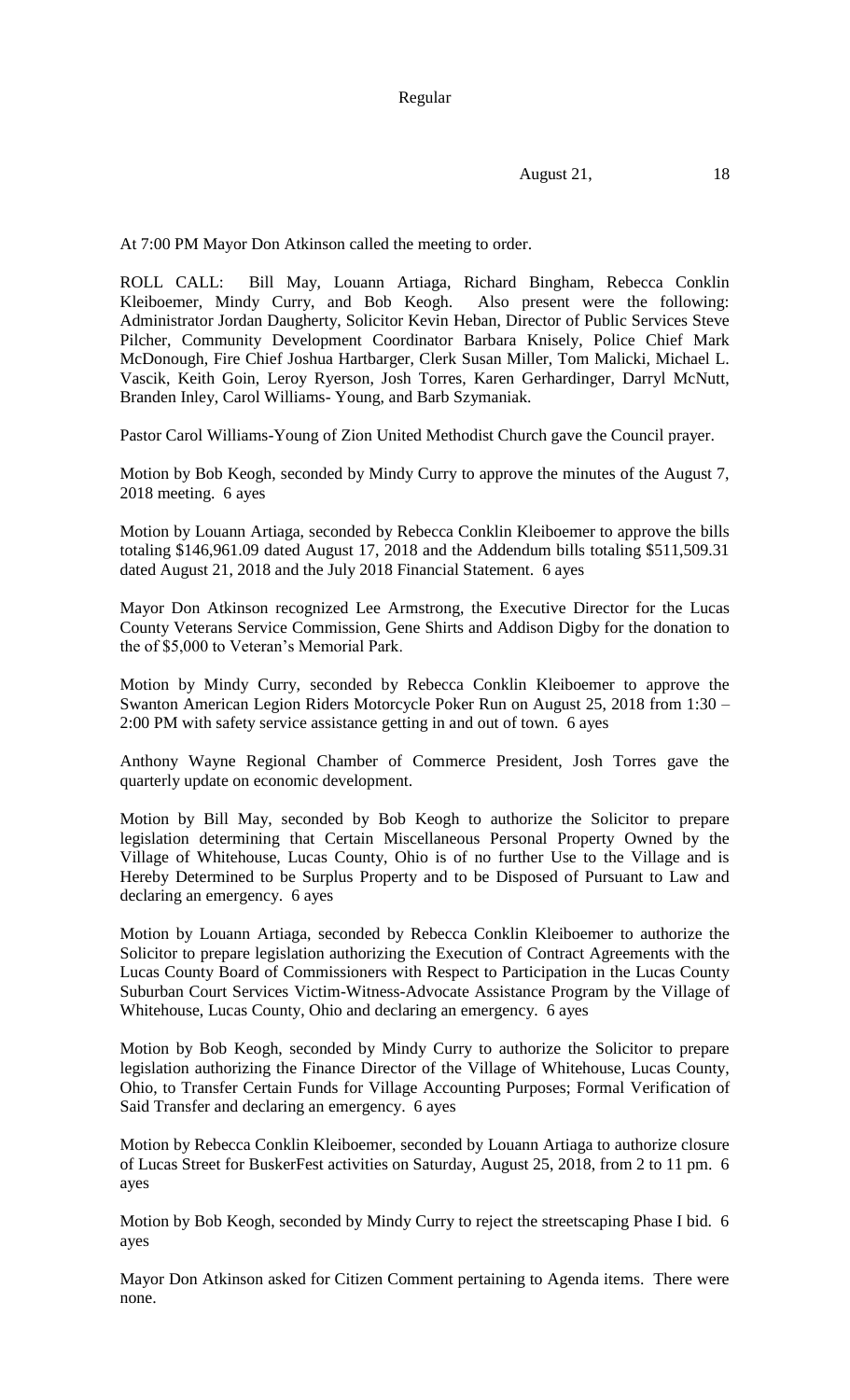## Regular

August 21, 18

Motion by Bob Keogh, seconded by Bill May to accept Resolution 16-2018 determining that Certain Miscellaneous Personal Property Owned by the Village of Whitehouse, Lucas County, Ohio is of no further Use to the Village and is Hereby Determined to be Surplus Property and to be Disposed of Pursuant to Law, at its first reading and declaring an emergency. 6 ayes

Motion by Bill May, seconded by Louann Artiaga to suspend the rules and to have the second and third reading of Resolution 16-2018 by title only and declaring an emergency. 6 ayes

Motion by Bob Keogh seconded by Mindy Curry to accept Resolution 16-2018 and to pass said Resolution and declaring an emergency. 6 ayes

Motion by Rebecca Conklin Kleiboemer, seconded by Mindy Curry to accept Resolution 17-2018 authorizing the Execution of Contract Agreements with the Lucas County Board of Commissioners with Respect to Participation in the Lucas County Suburban Court Services Victim-Witness-Advocate Assistance Program by the Village of Whitehouse, Lucas County, at its first reading and declaring an emergency. 6 ayes

Motion by Rebecca Conklin Kleiboemer, seconded by Mindy Curry to suspend the rules and to have the second and third reading of Resolution 17-2018 by title only and declaring an emergency. 6 ayes

Motion by Rebecca Conklin Kleiboemer seconded by Mindy Curry to accept Resolution 17-2018 and to pass said Resolution and declaring an emergency. 6 ayes

Motion by Bob Keogh, seconded by Rebecca Conklin Kleiboemer to accept Resolution 18- 2018 authorizing the Finance Director of the Village of Whitehouse, Lucas County, Ohio, to Transfer Certain Funds for Village Accounting Purposes; Formal Verification of Said Transfer, at its first reading and declaring an emergency. 6 ayes

Motion by Rebecca Conklin Kleiboemer, seconded by Bob Keogh to suspend the rules and to have the second and third reading of Resolution 18-2018 by title only and declaring an emergency. 6 ayes

Motion by Bob Keogh seconded by Rebecca Conklin Kleiboemer to accept Resolution 18- 2018 and to pass said Resolution and declaring an emergency. 6 ayes

Other items discussed:

- Mayor Don Atkinson lamented the passing of Aretha Franklin
- Roundabout 8.5 acres, Pur 3 update, Triotech, rehab of properties, Hertzfeld project, Route 64 Corridor, in need of inventory to put businesses, brand update, social media, video, digital vs. printed, website update, incentive page local and state, underserved markets, business retention, Chamber contract ends December 31, 2018 and the Chamber will not be renewing, craft brewery update, working with business owners to gauge interest in selling, thank you for the professional way Economic Development was handled and we are looking forward to a continued partnership
- Friday, October 5, 2018, is Manufacturing Day
- \$15,000 raised by the Third Street Cigar shop event for Veteran's Memorial Park
- Shred Day at the Toledo Street Parking Lot on September 22, 2018 from 10:00 AM to 12 noon
- Bike Rodeo August 25, 2018 from 9:00 AM to noon